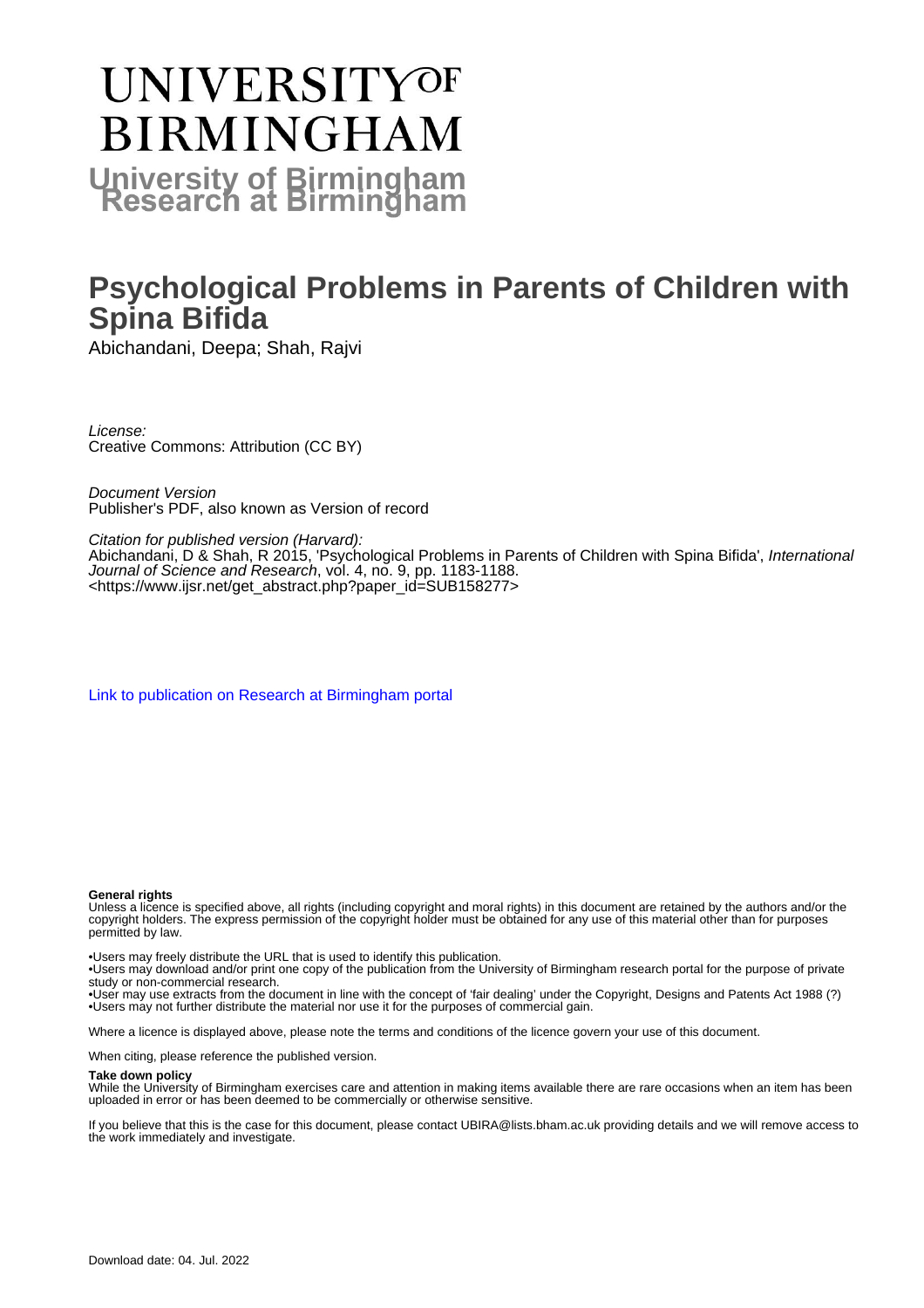## Psychological Problems in Parents of Children with Spina Bifida

#### **Dr. Deepa Abichandani<sup>1</sup> , Rajvi Shah<sup>2</sup>**

<sup>1</sup>Assistant Professor, School of Physiotherapy, D.Y.Patil University, Nerul, Navi Mumbai, Maharashtra, India

2 Physiotherapy Intern, D. Y. Patil Hospital, Nerul, Navi Mumbai, Maharashtra, India

**Abstract:** *Parents of children with spina bifida facevarious psychological problems additional to burden of financial crisis and family compromises. Objective: To understand various psychological problems faced by parents and about their available support systems. Method: A survey based study using self-devised pre validated questionnaire. Result: Parents faced anxiety (78%), psychological problems like getting upset on trivial things (72%), impatient (74%) and overreacting to situations (64%); lack of energy (70%) and unable to enjoy as before (44%); (82%) reported affirmative over support systems. Conclusion: Measures for psychological problems of parents should be addressed with treatment of child to improvise child and parent well-being***.**

**Keywords**: spina bifida, psychological, parents

#### **1. Introduction**

Neural tube defects are the second most common group of severe birth defects following cardiac abnormalities, which leads to infant mortality and severe disability in future life.<sup>1</sup>In India it has been estimated that neural tube defects vary from 0.6 to 13/1000 births.

The human nervous system develops from a small, specialized plate of cells called the neural plate, intothe brain and spinal cord. This entire process completes by the 28<sup>th</sup> day of pregnancy and any problem during this process leads to a neural tube defect, including Spina bifida<sup>2</sup>; the one with various degrees of severity<sup>3</sup> and complex etiology. The most common being meningomyelocele, which affects the brain affecting cognition, behavior and adaptation along with dysfunctions at various organ systems<sup>4</sup>. Meningomyelocele is the most severe form including varying degrees of paralysis as well as bowel and bladder issues<sup>6</sup>The other forms, occulta being the mildest, found in 10-20% of the population <sup>2</sup> , generally show lumbosacral lipomas and hidden disabilities like urinary problems<sup>6</sup>while little severe form of the defect is meningocele, which causes part of spinal cord to protrude out of the spine like a sac.<sup>8</sup>

Studies suggest, prognosis in spina bifida not only depends on neurological deficit but also on parental hope and neuro physical examination<sup>9</sup>Also, to nurse someone with spina bifida is a challenging task taking into consideration the responsibilities associated with the disease on a daily basis<sup>11</sup>Thus the outlook at the psychological sufferings of the parent needs a holistic approach considering how they feel about themselves during the entire course of the diagnosis, prognosis and treatment of the disease and also how their daily chores get affected with the child's defect and if there is more than normal expenditure of energy by the parents on these children.The emotional trauma inflicted on the parent's minds is very often mirrored onto their children through their behavior and also contribute to the child's prognosis too.

Review of previously done studies show that, there is hardly any literature stating the burden that the caregivers of these

spina bifida patients face<sup>1</sup>. Also no substantial study has been done on the psychological burden that the parents of children with spina bifida face.Thus this study was done to help us to widen our horizon about the psychological problems faced by the parents of these children and about their available support systems around them.

#### **2. Aim and Objective**

To study Psychological problems faced by parents of children diagnosed with Spina Bifida and understand various psychosocial adjustments that the parents have to make andsupport systems available for them.

#### **3. Review of Literature**

- 1) A Meta analysis done on the parent's psychological adjustments in families of children with spina bifida by Igrance P R Vermaes*et al*. showed that the effect was more for mothers than fathers. Various factors like child factors (age, conduct problem, emotional problem & mental retardation), family factors (family income, partner relationship & family climate), environmental factors (social support) and parent factors (socioeconomic status, hope, stress, coping & parenting, competence) were well found to be associated with variation in parents psychological adjustments.
- 2) Hareesh M Kirpalani*et al* carried out a study on the Quality of life in Spinal Bifida children considering the importance of parental hope in which the families of children (age 5-12 years) & adolescents (aged 13-20) with spina bifida were included .It was found that the Health related quality of life was more strongly associated with parental hope rather than neonatal or current physical deficits.
- 3) An interpretative phenomenological analysis was performed on qualitative data and relevant extracts from data regarding impact of spinabifida on caregivers and studies from 1976 to 2010 were reviewed taking 168 abstracts and it was found that spina bifida causes multiple issues for the caregivers and they should addressed to reduce the burden on them.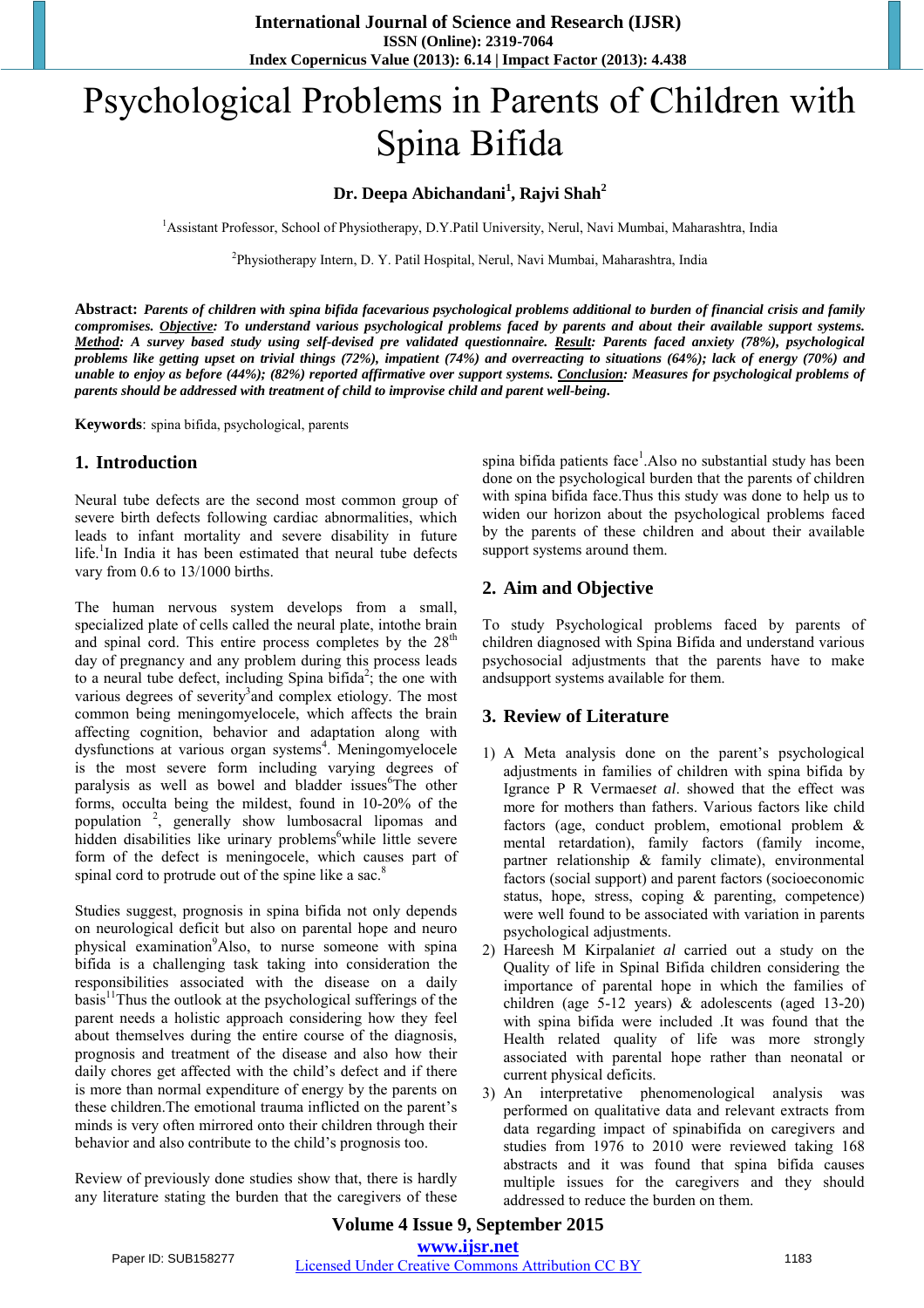**International Journal of Science and Research (IJSR) ISSN (Online): 2319-7064 Index Copernicus Value (2013): 6.14 | Impact Factor (2013): 4.438** 

4) A study was carried out on the midlife & aging parents of adults with intellectual & developmental disabilities by Marsha Mailick Seltzer *et al*, where parents who co resided with children of intellectual & developmental disabilities were seen to show poorer physical & mental health in the early old age.

#### **4. Material and Methodology**

- **Research approach:** Cross-sectional Survey
- **Study Sample:** Children with spina bifida
- Sample Size: 50 subjects.
- **Study Setting:** Mumbai,Hyderabad,Chennai
- **Ethical clearance:** The Ethical clearance for the studywas taken from the Institutional Ethics committee of Dr. D. Y. Patil University, Nerul, Navi Mumbai.
- **Procedure:** A self-devised pre validated questionnaire was administered to the study subjects via mail,as far as possible the questions were closed ended for easier grouping & to prevent any statistical errors.

#### **5. Results**

The results are divided into four categories:I) Initial diagnosisII) Living with a child with spina bifidaIII) Social supportIV) Coping

- **1) Initial Diagnosis**:It was found that 74% of the children were diagnosed at birth**,**14% were diagnosed before birth,10% were diagnosed between the ages of 1-2 years and 2% were diagnosed in the first year.
- **2) Living with a child with Spina Bifida**:

**STATE OF TENSION** 









#### **3) Social Support:**



Figure 3: According to figure 4,52% of the subjects strongly agreed,28% mildly agreed,16% strongly disagreedand 4% mildly disagreedthat they received emotional help & support from their family. While 62% strongly agreed,20% mildly agreed,14% strongly disagreed and 4% mildly disagreed that their family was willing to help take decisions. Also, 60% of the subjects strongly agreed and 26% mildly agreed while 8% strongly disagreed and 6 % mildly disagreed that they had help from their family.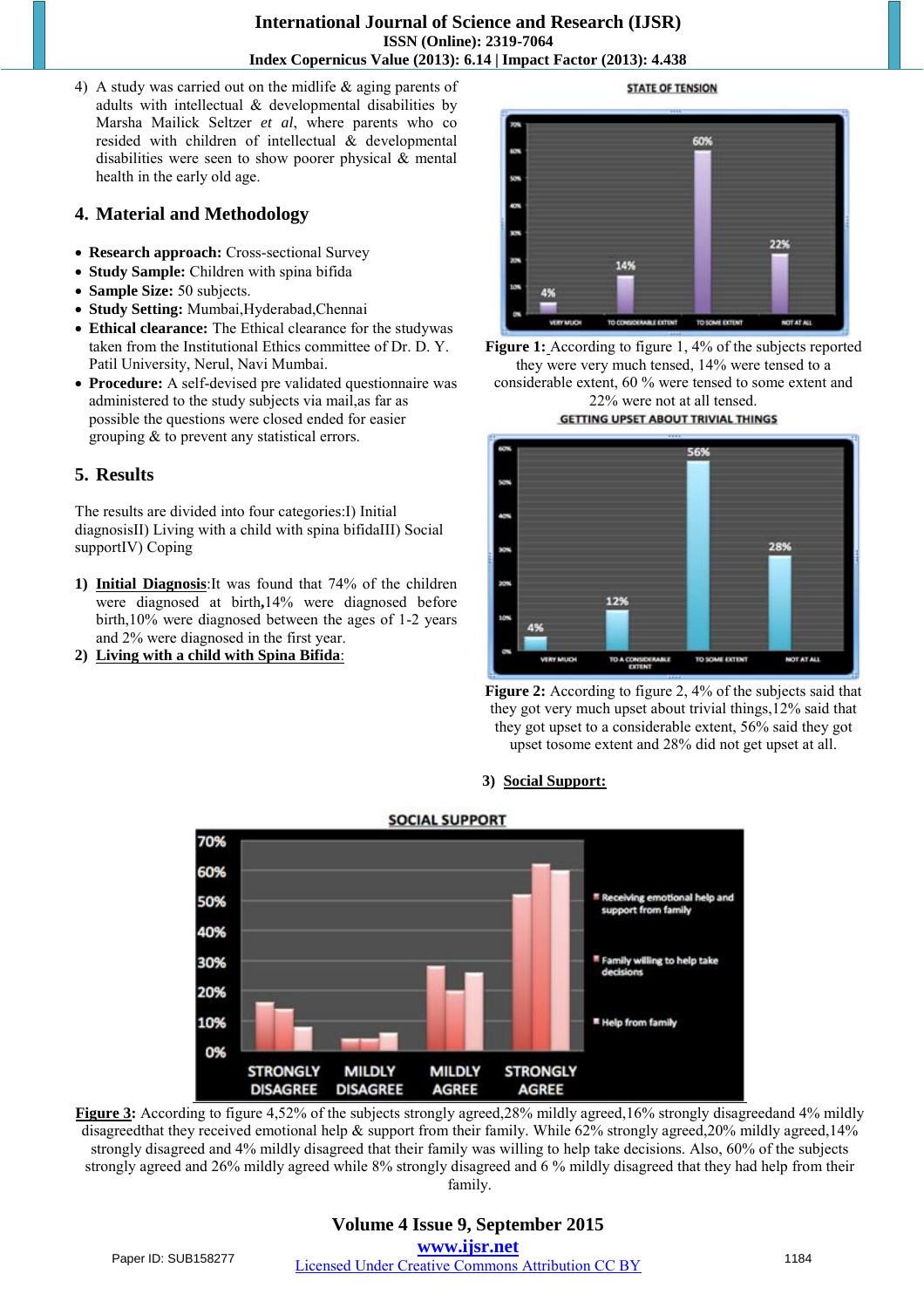#### **4) COPING :**







**Figure 5:** According to figure 5,2% did not get pleasure,12% got very little pleasure from the things they used to enjoy, 44% did not enjoy things as much as they used to enjoy and 42 % got as much pleasure as they earlier did from things they enjoyed.



#### **OVERREACTING TO SITUATIONS**

**Figure 6:** According to figure 6,4% said they overreacted to situations a lot, 2% overreacted to a situation to a considerable extent, 58% said they overreacted to situations to some extent while 36% did not overreact to situations at all.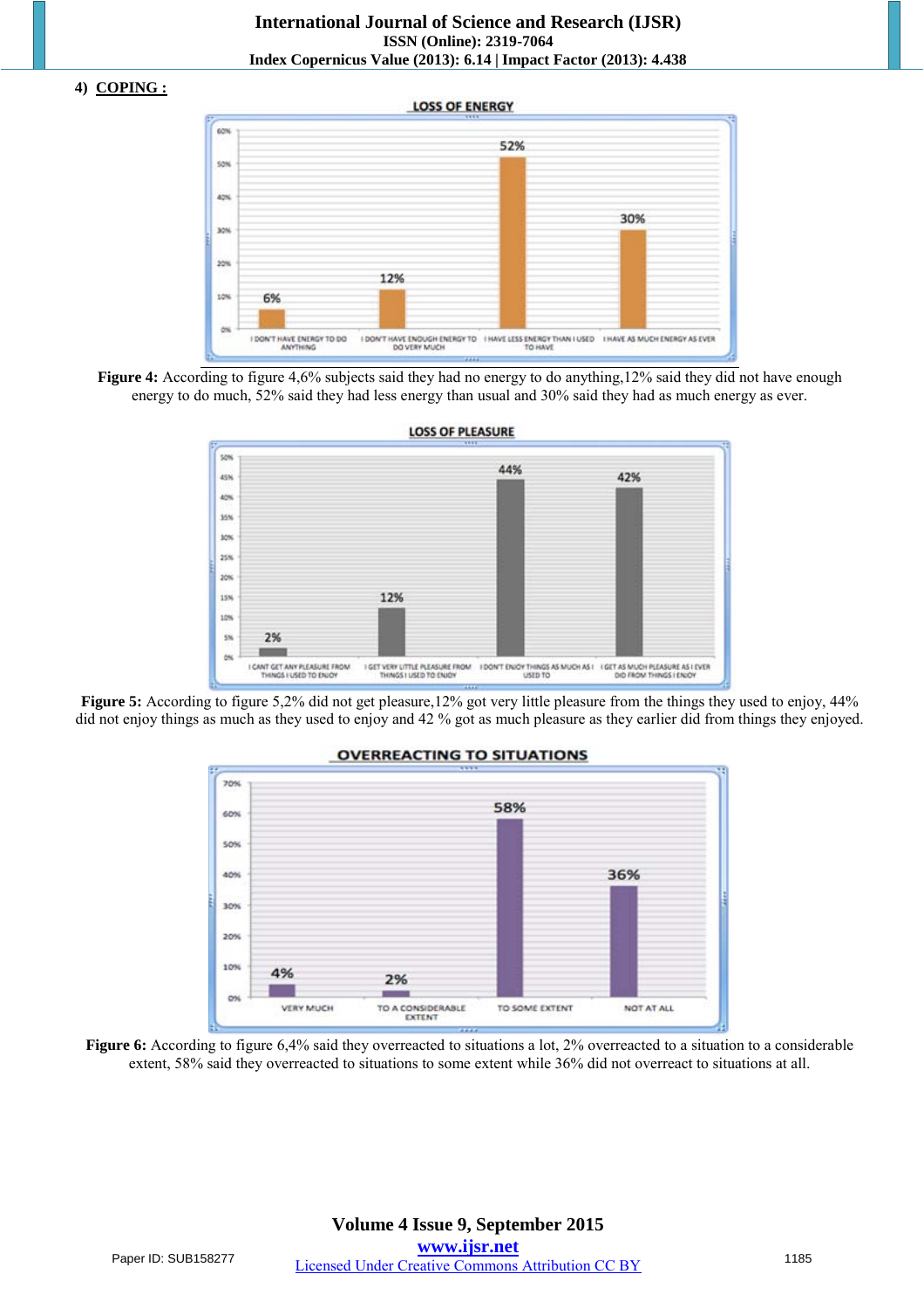

**Figure 7:** According to figure 7,66% of the subjects said that they got impatient due to delays to some extent, 6% got considerably impatient to delays, 2% got very impatient to delays while 26% said they don't get impatient to delays at all.

#### **6. Discussion**

It was found that 74% were diagnosed at birth,14% before birth,10% between 1-2 years and 2% in the first year. This could be due to reduced knowledge about antenatal visits and proper investigation.Various researches have been done on the diagnosis of the disease.3D ultra sound is used for diagnosing spina bifida. An increased alpha feto protein (AFP) in the maternal serum or amniotic fluid also indicates the presence of syringomyelia<sup>12</sup>

According to *figure 1*,4% of the subjects were very tensed, 14% were tensed to a considerable extent, 60 % were tensed to some extent and 22% were not at all tensed.

The probable reason why the parents were in a perpetual state of tension could be their child's future and their inability to cope with the increasing demand of the progressing disease andabout the prognosis of the disease. Also they would be tensed due to the anticipation they would have in relevance to the advances in medicine that could help cure their child's disease.It has been proven in previous studies that when the knowledge that their child faces a high risk disease dawns upon them,this realization is detrimental for the parents and thus leads to severe tension $13$ 

According to *figure 2,*4% of the subjects said that they got very upset about trivial things, 12% got upset to a considerable extent, 56% got upset to some extent and 28% did not get upset at all.Previously done studies have shown that parents with a lower score on the social support scale, were more distressed<sup>12</sup> and got upset about trivial things very easily because of the fear of the social stigma that their child would have to face in the future.Also they would feel upset seeing their child's suffering and that would make them worry about the smallest things around them related to their child's future.

According to *figure3*,52% strongly agreed, 28% mildly agreed,16% strongly disagreed and 4% mildly disagreed that they received emotional support from the family.62% parents strongly agreed, 20% parents mildly agreed,14% strongly disagreed and 4% mildly disagreed that their family was willing to take decisions showing a positive family support.Also,60% strongly agree they have help from their

family , 26% mildly agreed that they have help from their family,8% strongly disagreed that they have help from their family and 6 % mildly disagreed that they have help from their family.It has been seen that there is a strong correlation between parental stress  $\&$  family support<sup>14</sup>. The parents would definitely require emotional support and help from their families and spouse, as it would prevent them from having a breakdown so that they can in return take care of their child's needs. Mutual help between the spouses was considered extremely important among familieswith children affected with serious disabilities<sup>15</sup>. This is very important as it prevents the parents to displace their emotions on their child. A family willing to take decision plays a vital role as decisions regarding the child's daily adjustments, various activities of daily living and surgeries that have to be carried out in future have to be made and that would require a decision taken together as a family.

According to*figure 4*,6% subjects said they had no energy to do anything,12% said they did not have enough energy to do much, 52% said they had less energy than usual and 30% said they had as much energy as ever.Studies have shown that parents with disabled children are prone to a faster burnout with higher depression scores & deteriorating quality of life<sup>16</sup>They felt loss of energy as they would have to physically support their child incase if he or she had ambulatory issues as they would have to partially or completely bear their weight during various activities.

According to *figure 5,*2% did not get pleasure from things they used to enjoy, 12% got very little pleasure, 44% did not enjoy things as much as they used to enjoy and 42 % got as much pleasure as they earlier did from things they enjoyed.Recent studies have shown that parents of disabled children have made changes in their social life & expressed high levels of frustration  $\&$  dissatisfaction<sup>17</sup>. This could be due to the extra time that the parents would have to devote towards their child, thus leaving them with inadequate time for other activities. Parents reported a loss in interest and pleasure in the things they used to enjoy due the constant thought of their child's life.

According to *figure 6,*4% said they overreacted to situations a lot, 2% overreacted to a situation to a considerable extent, 58% said they overreacted to situations to a considerable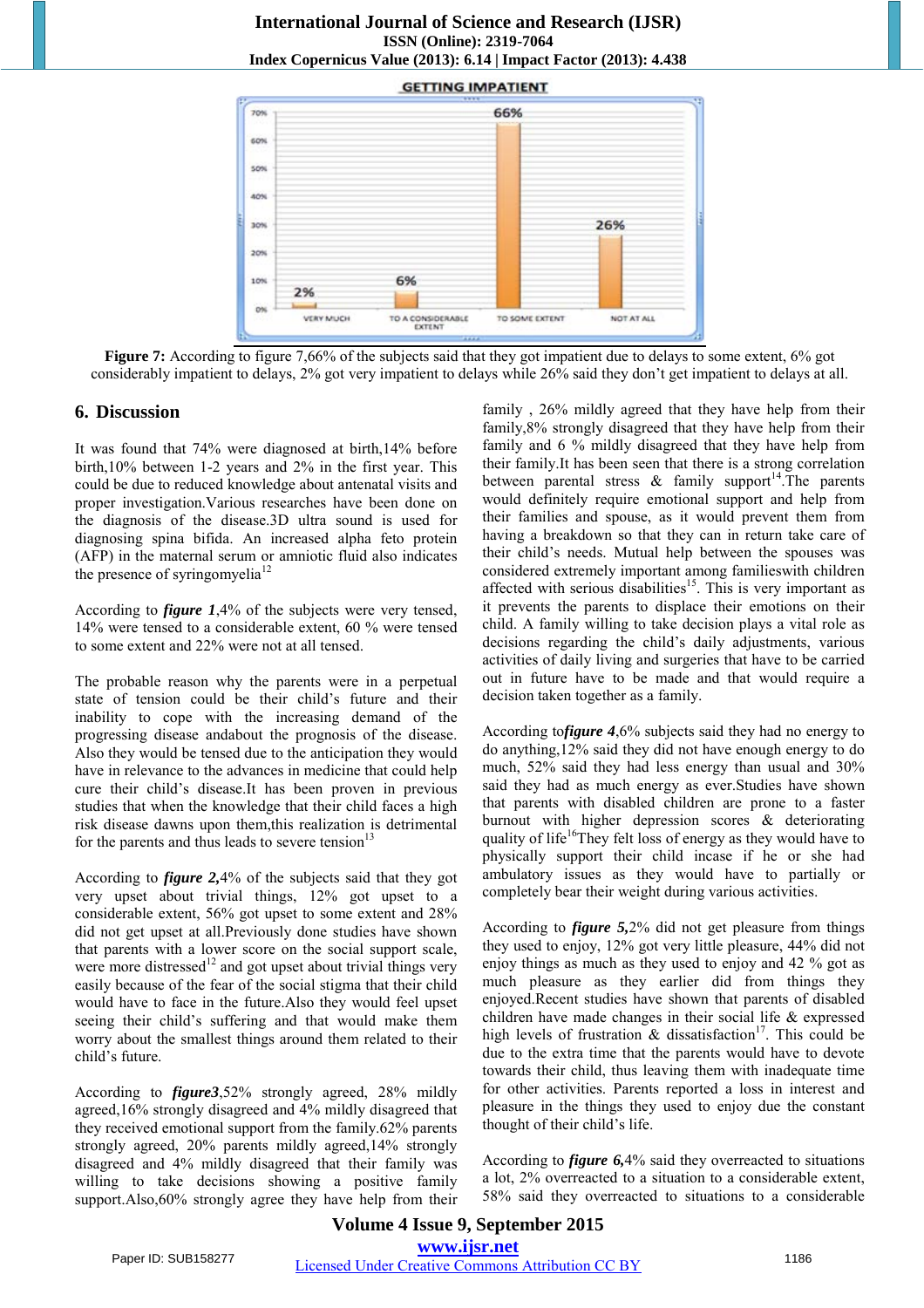extent while 36% did not overreact to situations at all.The reason why the parents had a tendency to overreact in situations was due to the stress of their child's illness. Also as quoted above it has been observed that changes in social life of the parents has caused them to express high levels of frustration. Also in my study as shown in the above graphs parents have expressed high levels of tension and also they got easily worried about trivial things which got them to overreact in situations.

According to *figure 7*,66% of the subjects said that they got impatient to some extent, 6% said they got considerably impatient, 2% said they got very impatient to delays while 26% said they don't get impatient to delays at all.The anxiety of the child's disease got the parent very impatient. It increased parental stress thus leading them to react spontaneously and inappropriately in a situation.

#### **7. Conclusion**

It was found that most of the children with spina bifida were diagnosed at birth i.e around 74%. Also the parents were in a perpetual state of tension and had a tendency to get upset about trivial things. It was also observed that parents of these children required a lot of social support which mainly includes their family and spouse. They had a lot of difficulty in coping with psychological stress as a result of which they had a loss of pleasure in most things they did, they got impatient and also overreacted to situations. Their daily life was also affected as they had a loss of energy due to the excessive burden of their child's need, physically as well as mentally.

#### **8. Clinical Implications**

Antenatal visits should be made mandatory along with supplemental iron and folic acid tablets.3D and 4D sonographies should be done regularly to detect any anomalies. Parents whose children are detected with spina bifida should join associations and share their views on various problems that they face during their child's handling. Also active participation from all the members of the family should be promoted. As a physiotherapist, we could increase the awareness of relaxation techniques along with pranayam and yoga among parents to reduce their burnout for their better well- being. Inclusive education should be a must so that the children learn to adjust and grow with the feeling of acceptance; one should not offer them sympathy, but rather show them empathy, reducing parent's psychological stress to a great extent.

#### **9. Acknowledgement**

The authors acknowledge all the parents who gave their invaluable time. We thank them for their cooperation & support. This study would not have been possible without them.

#### **References**

[1] Diana Rofail, Laura Maguire, Rebecca Heelis, Antje Colligs, Marion Lindemann, Linda Abetz. The Impact of Spina Bifida on Caregivers.*Published NeurolTher (October 2012)*

- [2] Spina Bifida factsheet. *National Institute of Neurological disorders and stroke* ; ()[:.http://www.ninds.nih.gov/disorders/spina\\_bifida/deta](http://www.ninds.nih.gov/disorders/spina_bifida/detail_spina_bifida.htm) [il\\_spina\\_bifida.htm](http://www.ninds.nih.gov/disorders/spina_bifida/detail_spina_bifida.htm)
- [3] Mark R Foster, Kat Kolaski. SpinaBifida . ; (): .Medscape
	- <http://emedicine.medscape.com/article/311113-overview>
- [4] Jack M. Fletcher1, Timothy J. Brei. Introduction: Spina Bifida—A Multidisciplinary Perspective. *PMC* ; (): . Dev Disabil Res Rev [http://www.ncbi.nlm.nih.gov/pmc/articles/PMC3046545](http://www.ncbi.nlm.nih.gov/pmc/articles/PMC3046545/) [/](http://www.ncbi.nlm.nih.gov/pmc/articles/PMC3046545/)
- [5] Maureen Dennis, Marcia A. Barnes. The Cognitive Phenotype OfSpina Bifida Meningomyelocele. *PMC* 2011 Jan 1.; (): . Dev Disability Res Rev [http://www.ncbi.nlm.nih.gov/pmc/articles/PMC2924202](http://www.ncbi.nlm.nih.gov/pmc/articles/PMC2924202/) [/](http://www.ncbi.nlm.nih.gov/pmc/articles/PMC2924202/)
- [6] Barf HA, Post MWM, Verhoef M, Jennekens S, Gooskens RHJ, Prevo AJH. Life Satisfaction of young adults with spina bifida. Dev Med Child Neurol. 2007; 49:458-63.
- [7] Verhoef M, Lurvink M, Barf HA, et al. High prevalence of incontinence among young adults with spina bifida: description, prediction and problem perception. Spinal Cord. 2005; 43:331-40.
- [8] What is Spina Bifida?. ; (): . Spina Bifida Association (SBA) [http://www.spinabifidaassociation.org/site/c.evKRI7OX](http://www.spinabifidaassociation.org/site/c.evKRI7OXIoJ8H/b.8277225/k.5A79/What_is_Spina_Bifida.htm) [IoJ8H/b.8277225/k.5A79/What\\_is\\_Spina\\_Bifida.htm](http://www.spinabifidaassociation.org/site/c.evKRI7OXIoJ8H/b.8277225/k.5A79/What_is_Spina_Bifida.htm)
- [9] Haresh M Kirpalania, Patricia C Parkinc, Andrew R Willanb, Darcy L Fehlingsd, Peter L Rosenbauma, D Kingb, Alison J Van Niea. Quality of life in spina bifida: importance of parental hope.*Arch Dis Child* 2000; (): . http://adc.bmj.com/content/83/4/293.short
- [10] Adzick NS, Thom EA, Spong CY, et al. A randomized trial of prenatal versus postnatal repair of myelomeningocele. N Engl J Med. 2011; 364:993-1004.
- [11]National Family Caregivers Association (NFCA). Connecting caregivers. NFCA website. http://www.nfcacares.org/connecting\_caregivers/. Accessed August,29, 2012.
- [12]T. Ghi1, G. Pilu, P. Falco, M. Segata, A. Carletti, G. Cocchi, D. Santini, P. Bonasoni, G. Tani, N. Rizzo. Prenatal diagnosis of open and closedspina bifida. *Ultrasound in Obstetrics & Gynecology* 6 NOV 2006;  $()$ :

http://onlinelibrary.wiley.com/doi/10.1002/uog.3865/full

- [13]Massimo LM, Cprino D, Zarri DR. Parents helping parents:does this psychological mechanism work when the child is affected by a high risk disease?. *Minerva Pediatrics* December 2005; 57(6): http://www.ncbi.nlm.nih.gov/pubmed/16402017
- [14]R Hassall, J.Rose, J.McDonald. Parenting stress in mothers of children with an intellectual disability:the effects of parental cognitions in relation to child characteristics and family support.*Journal of Intellectual Disability Research* 11th April,2005; 49(6): . onlinelibrary.wiley.com
- [15]IngemarEngstrom. Parental Distress and Social Interaction in Families with Children with Inflammatory